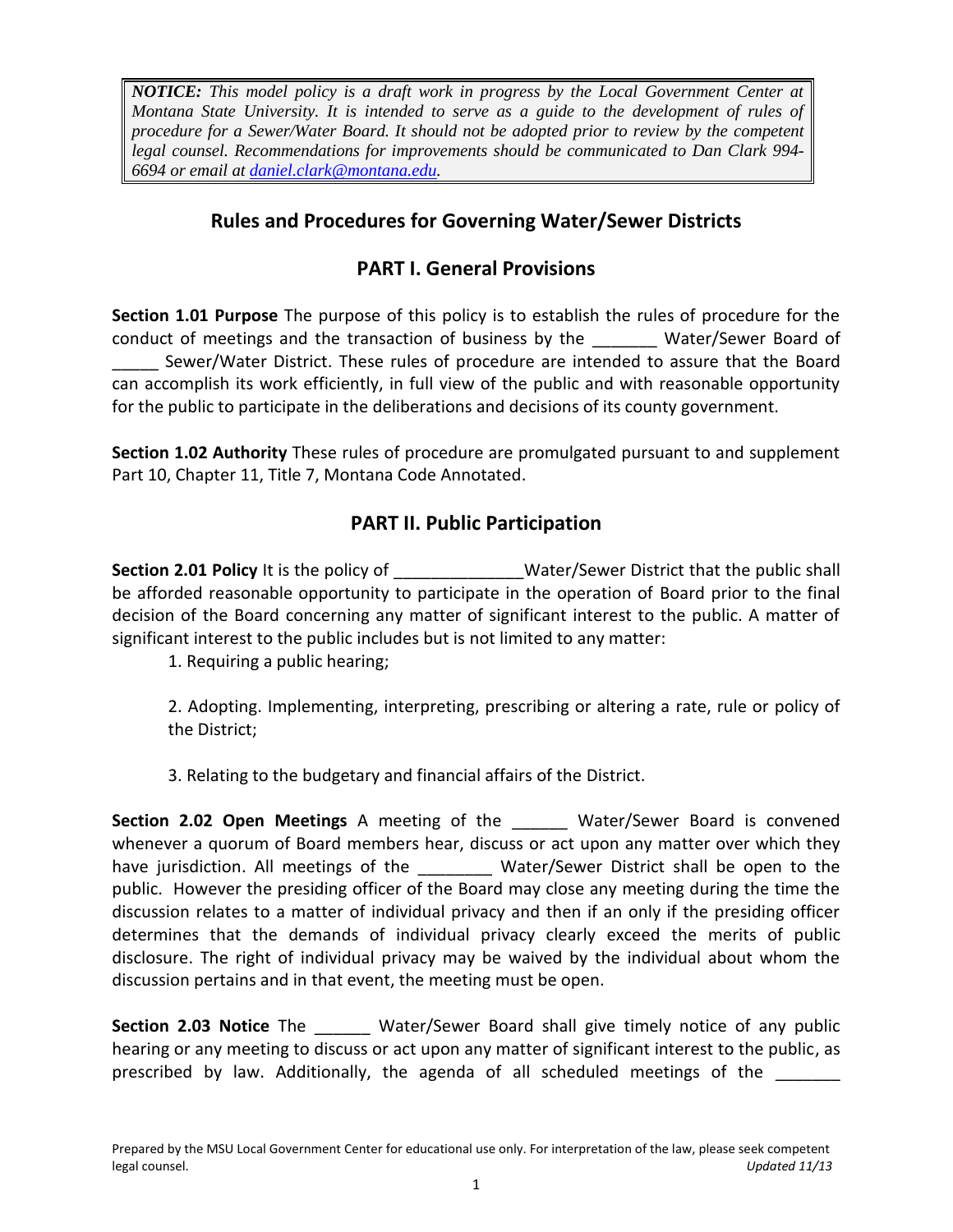Water/Sewer District shall be posted on the designated public posting board not later than 48 hours prior to the meeting.

**Section 2.03 Public Posting Board** The Board of **The Water/Sewer District** designates as its official posting place the (e.g. posting board in the lobby of the courthouse near the East entrance.)

#### **PART III. Procedures**

**Section 3.01 Quorum** A quorum of the **Water/Sewer Board shall consist of** Board Members. No meeting of the Board shall be convened without a quorum and no decision of the Board on any matter requiring a majority vote of the Board shall be made except by the affirmative vote of (e.g. 50% of the Board +1) Board Members.

**Section 3.02 Agenda Preparation** Proposed ordinances, resolutions, reports, recommenddations, contracts and all other matters requiring consideration, discussion or decision by the Board shall be submitted to the Chairperson of the Board or to the secretary of the Board by 12:00 noon on **Example 12:00 noon** on **EXECUTE:** (e.g. Friday) immediately preceding the next regularly scheduled meeting of the Board. The Chairperson or his/her designated representative shall arrange the matters requiring discussion or action into an agenda according to the order of business specified herein. Copies of the agenda shall be provided to each member of the Board not later than 48 hours prior to the scheduled meeting. Copies of the agenda shall be readily available to the press and to the public at large and one copy shall be posted on the designated public posting board not later than 48 hours prior to the scheduled meeting.

**Section 3.03 Order of Business** The presiding officer shall prepare the agenda in substantially the following form which may be altered by consent of the Board:

- 1. Roll Call of the Board Members
- 2. Pledge of Allegiance (optional)
- 3. Approval of Minutes of the Previous Meeting.
- 4. Public Comment over anything on the agenda.
- 5. Scheduled Matters.
	- a. Opening of Bids.
	- b. Appeals.
	- c. Consent Items (no discussion)**\***.
		- i. General Business
		- ii. Claims (paying the bills)
		- iii. Routine internal operations matters
	- d. Public Hearing (required by law or ordinance)
	- e. Other Scheduled Matters
- 6. Public Comment on anything not on the agenda but within the jurisdiction of the Board.
- 7. Unscheduled Matters: An item that is not scheduled on the agenda for the current meeting may be discussed during the session at the discretion of the Board. However, the purpose of such discussion shall be to decide whether or not to schedule the item for discussion and/or vote on a subsequent agenda. As a general rule no matter of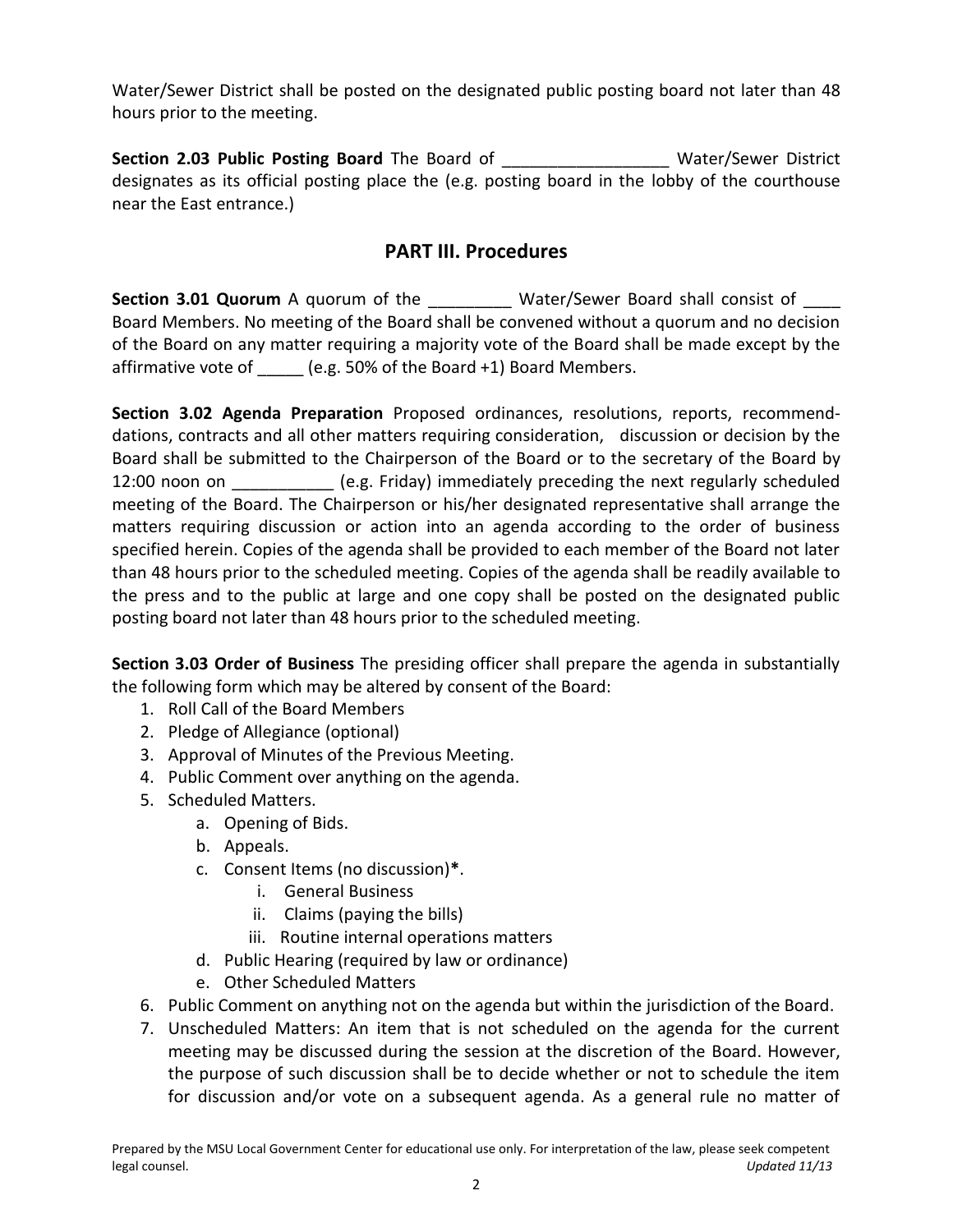significant interest to the public should be decided upon without prior notice to the public as a scheduled Board agenda item.

8. Adjournment

**\*** *Consent Items are those upon which the presiding officer considers no discussion should be necessary. However, at the beginning of each meeting any Boarder may request one or more items to be removed from the consent agenda for the purpose of discussion prior to a separate vote on the item(s). The presiding officer shall schedule such discussion and vote immediately following adoption of the consent agenda.*

#### **PART IV. Rules of Board Participation**

**Section 4.01 Policy** To provide for the effective participation by all members of the Water/Sewer Board and to protect the right of participation by members of the public appearing before the Board, all meetings of the Board shall be conducted in general conformance with the provisions of the current edition of Robert's Rules of Order, except when inconsistent with law.

**Section 4.02 Rules** Board debate shall proceed in accordance with the following rules:

- 1. A Board Member desiring to speak shall address the presiding officer, and upon recognition, shall confine him or herself to the question under debate, avoiding abusive and indecorous language.
- 2. A Board Member once recognized, shall not be interrupted when speaking unless it is to call him or her to order, or as herein otherwise provided. If a Board Member while speaking is called to order, he or she shall cease speaking until the question of order is determined, and, if in order, he or she shall be permitted to proceed.
- 3. Order of rotation in matters of debate or discussion shall be at the discretion of the presiding officer.
- 4. A motion may be made by any member of the Board but must be seconded prior to discussion and vote. If the motion is not seconded it shall be declared failed for lack of a second by the presiding officer.
- 5. A motion to reconsider any action taken by the Board may be made only on the day such action was taken. It may be made either immediately during the same session, or at a recessed and reconvened session thereof. Such a motion may only be made by a Board Member of the prevailing side, but may be seconded by any Board Member and it shall be debatable.
- 6. Nothing herein shall be construed to prevent any member of the Board from making or remaking the same or any other proper motion at a subsequent meeting of the Board but the matter must be a scheduled agenda item.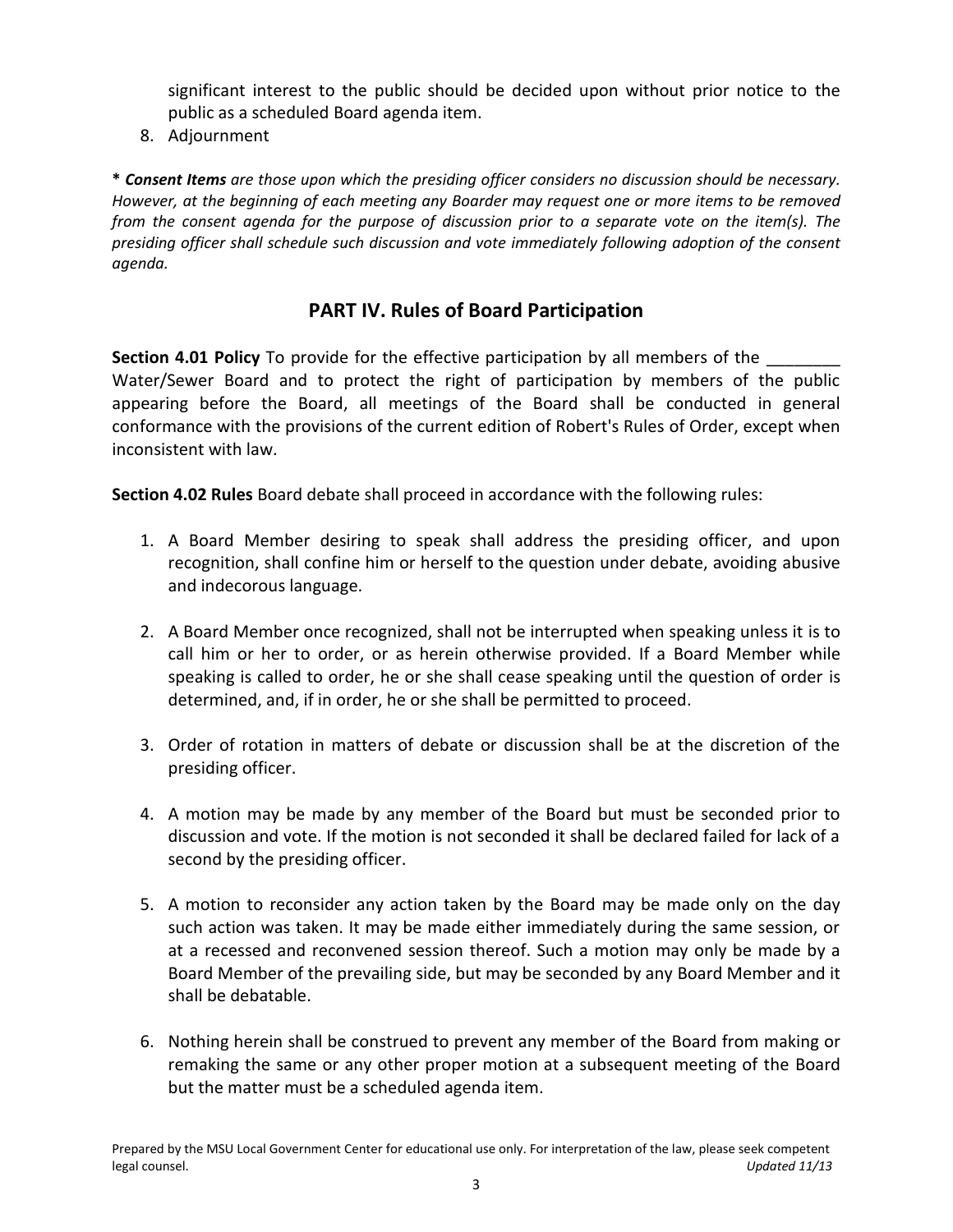**Section 4.03 Suspension of the Rules of Debate** The rules of debate may be suspended temporarily by the unanimous vote of the entire Board.

**Section 4.04 Majority of Whole Board Required** The affirmative vote of three Board Members is required to adopt any measure unless a greater number of votes may be required by law or ordinance.

**Section 4.05 Duty to Vote** It shall be the duty of each Board Member to vote in the affirmative or negative on each motion duly placed before the Board by the presiding officer. A Board Member may make a brief explanation of the reason why she or he voted in a particular way.

**Section 4.06 Proxy Voting** A Board Member who is not present in the meeting at the time a motion is put to a vote cannot vote. Board Member shall not be permitted to vote by a proxy vote or by written vote.

**Section 4.07 Conflict of Interest** Any member of the Board who has a private interest, as defined by law or as so advised by the County Attorney, in any matter pending before the \_\_\_\_\_\_\_\_\_\_ Water/Sewer District shall not participate in the debate nor vote in that matter nor seek to influence the vote of members of the Board, except as otherwise provided by [2-2-201,](http://leg.mt.gov/bills/mca/2/2/2-2-201.htm) MCA. If the presiding officer has a private interest in a matter pending before the Board he or she shall yield the chair to the Vice Chairperson during the course of debate and decision concerning the matter in which she or he has a private interest.

## **PART V. Presentation to the Board**

**Section 5.01 Procedures** The general procedure by which items are handled by the Board Members at *other than public hearings* shall be as follows:

- 1. The presiding officer or staff member presents the item to the Board along with a brief summary of the matter for discussion, with or without the presiding officer's recommendation.
- 2. For the purpose of clarification and after recognition by the presiding officer, Board Members may direct questions about the item to the presiding officer or staff member.
- 3. Comments from the applicant or applicant's representative will then be heard by the Board.
- 4. After recognition from the presiding officer the Board may direct questions to the applicant.
- 5. The presiding officer will then invite members of the audience to present or submit testimony beginning with those in favor of the proposal, followed by those who oppose the proposal and concluding with those who neither favor nor oppose the proposal.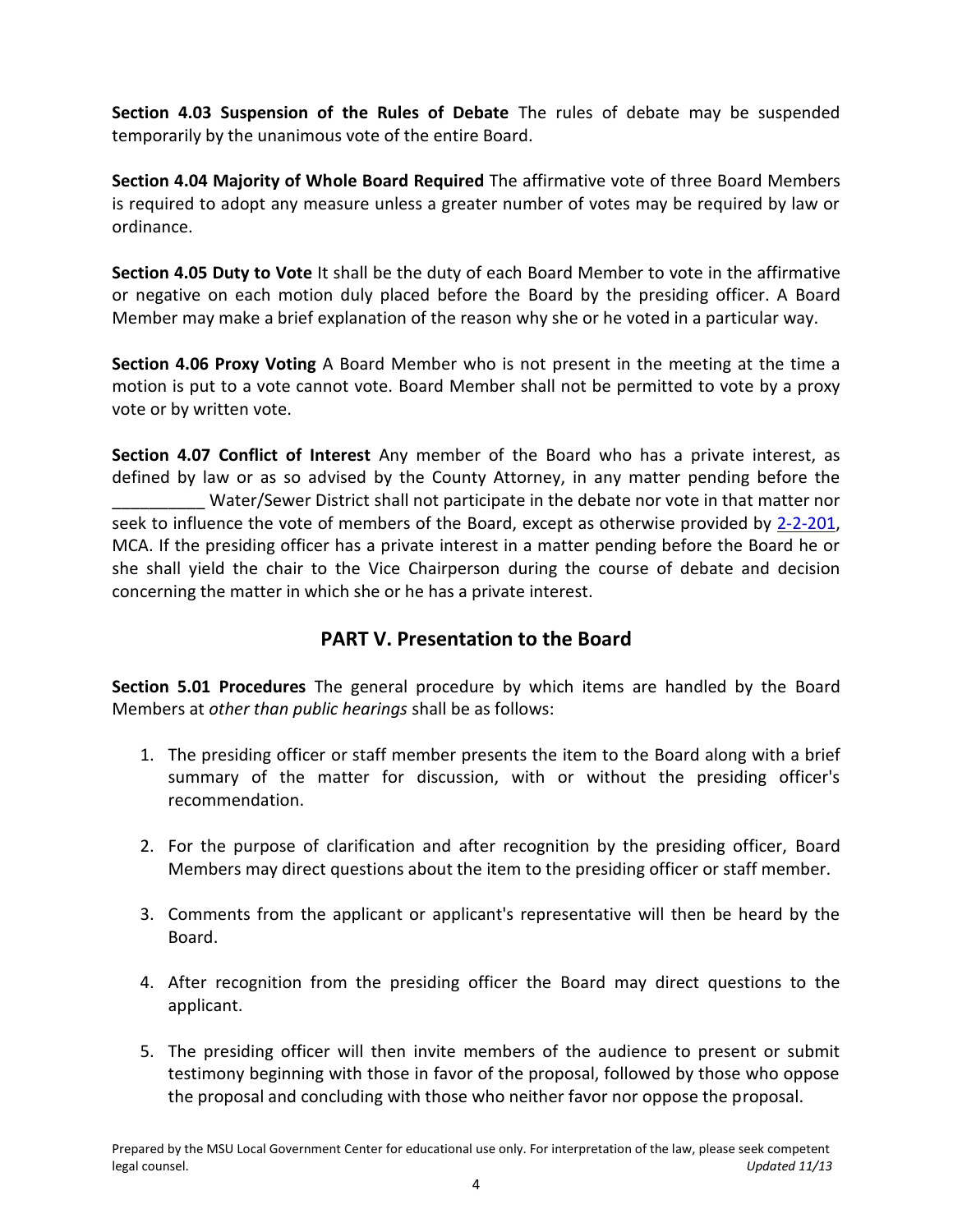- 6. All testimony shall be directed to the presiding officer.
- 7. The Board may, upon a proper motion and second, vote on the matter or table the matter until a date certain.

#### **PART VI. Public Hearings**

**Section 6.01 Procedures** The Board shall conduct public hearings as required by law. Public testimony will be presented to the Board in the same format as described in PART V above, except that witnesses may be required to testify under oath as provided by law in which case the Board shall not be bound by the strict rules of evidence, but may exclude irrelevant, immaterial, incompetent, or unduly repetitious testimony or evidence. The presiding officer shall, with advice from the County Attorney/legal counsel, rule on all questions relating to the admissibility of testimony or evidence. The ruling of the presiding officer may be overruled by a majority vote of the Board. Additionally, the following rules of procedure shall apply:

- 1. The proponents or opponents, their agent or attorney, may submit petitions and letters prior to the closing of the hearing and the same shall be entered by reference into the minutes and considered as other testimony received at the hearing.
- 2. Following the presentation of all testimony and evidence, the Board may: (1) Continue the hearing to a date certain to allow additional information to be submitted to the Board; (2) Close the public hearing and proceed to Board debate of the matter; or (3) Continue the Board debate and vote to a date certain.
- 3. A public hearing which has been formally closed may not be reopened. If additional information is required before a decision can be made, the Board, upon motion duly made, seconded and passed, may call for an additional public hearing which hearing shall be duly noticed as required by law and this policy.

## **PART VII. Guide for Public Participation**

**Section 7.01 Guidelines for Public Participation** The following guidelines shall serve to assure reasonable and fair public participation in the decisions of the Water/Sewer Board.

- 1. The public shall be invited to speak on any item under consideration by the Board after and only after recognition by the presiding officer.
- 2. The speaker should step to the front of the room, and for the record, give his or her name and address and, if applicable, the person, or organization he or she represents.
- 3. Prepared statements are welcomed and should be given to the presiding officer and noted in the minutes of the meeting. Prepared statements that are also read, however,